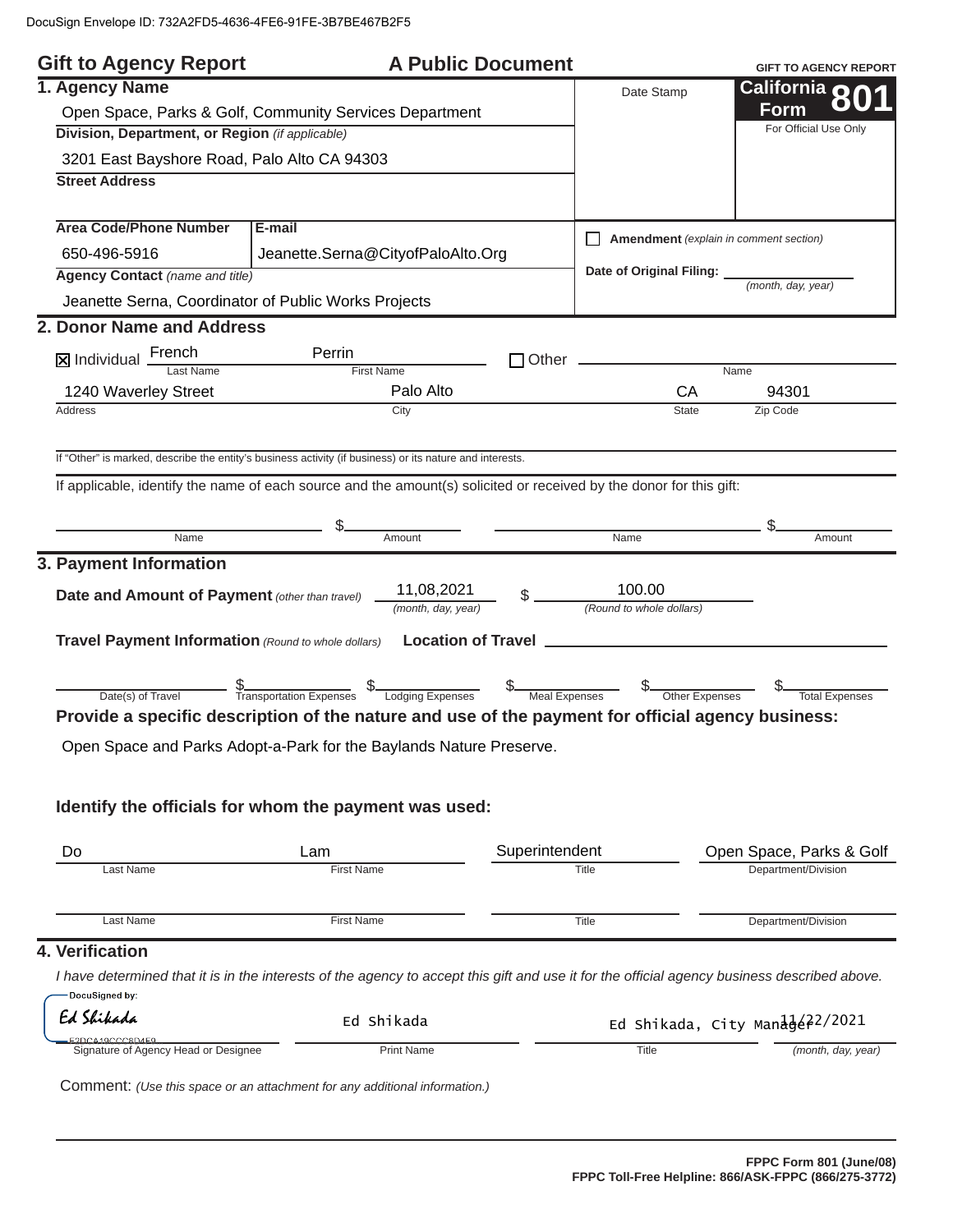## **Gift to Agency Report Instructions**

## A Public Document

This form is for use by all state and local government agencies to disclose payments made to the agency when the payments provide a personal benefit to an official of the agency. Examples may include travel, meals or other benefits. Under certain circumstances, these payments will not result in a gift to the official, but will be considered a gift to the agency. The payments must be used for official agency business and must meet other requirements that are set out in FPPC Regulation 18944.2, which is available on the FPPC website *www.fppc.ca.gov.*

#### **When to File**

This form must be filed within 30 days of the use of the payment. Reports may be faxed, mailed, personally delivered or e-mailed.

#### **Where to File**

**State Agencies:** File this form with the Fair Political Practices Commission ("FPPC"), 428 J Street, Suite 620, Sacramento, CA 95814. Fax: 916-322-0886 E-mail: Form 801@fppc.ca.gov

**Local Agencies:** File this form with the official that maintains the agency's statements of economic interests (Form 700).

**Website Posting**: Each agency that maintains a website must also post the form or the information contained on the form on its website within 30 days of the use of the payment. Local agencies that do not maintain a website must forward the form to the FPPC for posting on its website.

### **Part 1. Agency Identification**

List the agency's name and address and the name of an agency contact. Mark the amendment box if changing any information on a previously filed form and include the date of the original filing.

#### **Part 2. Donor Information**

Disclose the name and address of the donor. If the donor is not an individual, identify the business activity or nature and interests of the entity.

If the donor received payments from other sources that were used in connection with the activity, disclose the name and payment information for each source.

#### **Part 3. Payment Information**

Report the date and amount of each payment. For travel payments, also disclose the location(s), and a breakdown of the expenses. Provide a specific description of the use of the payment and the intended purpose. List each agency official for whom the payment was used.

Example: A business entity paid for an agency employee to travel to attend an informational seminar on solar energy projects in Washington D.C. The description should read: "Travel to attend an EPA cosponsored solar energy seminar held in Washington, D.C."

#### **Part 4. Verification**

The agency head or his or her designee must sign the form.

#### **General Information**

Gifts to agencies must meet the following requirements:

- The agency head or designee must determine and control the agency's use of the payment. •
- The payment must be used for official agency business. •
- The donor may identify a purpose for the gift but may not designate by name, title, class or otherwise, an official who may use the payment. •
- The agency official who determines who will use the payment may not select himself or herself. •

Travel payments must also meet these requirements:

- A payment for travel may not be used by a state or local elected officer or by the state, county, and city officials who hold positions listed in Government Code Section 87200. •
- A payment for travel may not exceed the agency's own reimbursement rates for travel, or the State per diem or IRS reimbursement rates if the agency has no policy. •
- The agency head or designee must preapprove travel paid for by a third party before travel commences. •

Travel payments made by a federal government agency in connection with education, training, or other interagency programs are not reportable.

For further information on filing this report or for general information, contact the FPPC.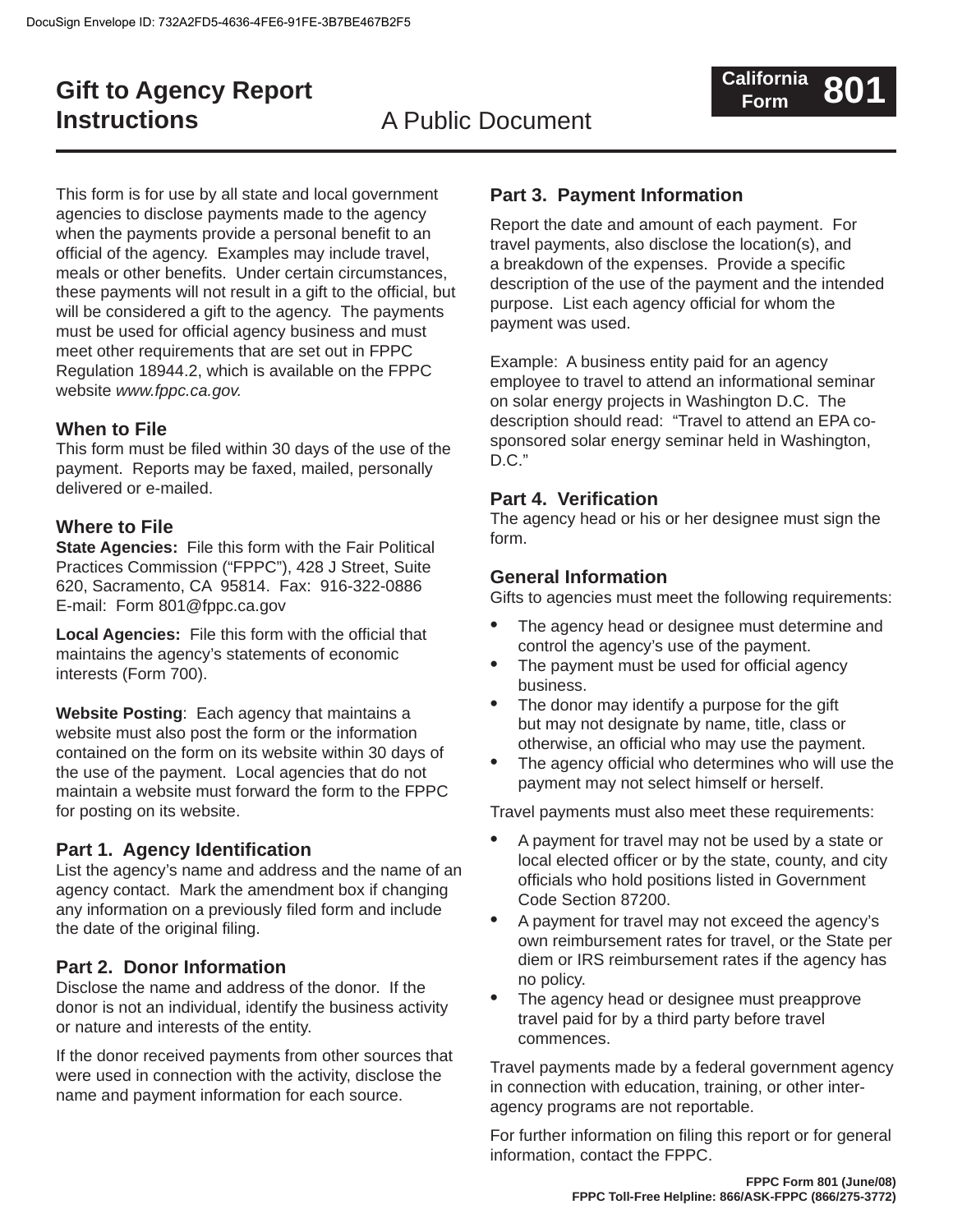# **DocuSign®**

### **Certificate Of Completion**

| <b>Certificate Of Completion</b>                                               |                                                                                                         |                                   |  |
|--------------------------------------------------------------------------------|---------------------------------------------------------------------------------------------------------|-----------------------------------|--|
| Envelope Id: 732A2FD546364FE691FE3B7BE467B2F5<br>Status: Completed             |                                                                                                         |                                   |  |
|                                                                                | Subject: Please DocuSign: Dr. Perrin L. French, M.D. Baylands Nature Preserve-3278-801-1.pdf, Perrin L. |                                   |  |
| Source Envelope:                                                               |                                                                                                         |                                   |  |
| Document Pages: 3                                                              | Signatures: 1                                                                                           | Envelope Originator:              |  |
| Certificate Pages: 2                                                           | Initials: 0                                                                                             | Jeanette Serna                    |  |
| AutoNav: Enabled                                                               |                                                                                                         | 250 Hamilton Ave                  |  |
| <b>Envelopeld Stamping: Enabled</b>                                            |                                                                                                         | Palo Alto, CA 94301               |  |
| Time Zone: (UTC-08:00) Pacific Time (US & Canada)                              |                                                                                                         | Jeanette.Serna@CityofPaloAlto.org |  |
|                                                                                |                                                                                                         | IP Address: 199.33.32.254         |  |
| <b>Record Tracking</b>                                                         |                                                                                                         |                                   |  |
| Status: Original                                                               | Holder: Jeanette Serna                                                                                  | Location: DocuSign                |  |
| 11/18/2021 3:51:02 PM                                                          | Jeanette.Serna@CityofPaloAlto.org                                                                       |                                   |  |
| Security Appliance Status: Connected                                           | Pool: StateLocal                                                                                        |                                   |  |
| Storage Appliance Status: Connected                                            | Pool: City of Palo Alto                                                                                 | Location: DocuSign                |  |
| <b>Signer Events</b>                                                           | <b>Signature</b>                                                                                        | Timestamp                         |  |
| Ed Shikada                                                                     | DocuSigned by:                                                                                          | Sent: 11/18/2021 3:56:18 PM       |  |
| Ed.Shikada@CityofPaloAlto.org                                                  | Ed Shikada                                                                                              | Viewed: 11/22/2021 11:23:39 AM    |  |
| Ed Shikada, City Manager                                                       | F2DCA19CCC8D4F9                                                                                         | Signed: 11/22/2021 11:25:57 AM    |  |
| City of Palo Alto                                                              |                                                                                                         |                                   |  |
| Security Level: Email, Account Authentication                                  | Signature Adoption: Pre-selected Style                                                                  |                                   |  |
| (None)                                                                         | Using IP Address: 199.33.32.254                                                                         |                                   |  |
| <b>Electronic Record and Signature Disclosure:</b><br>Not Offered via DocuSign |                                                                                                         |                                   |  |
| In Person Signer Events                                                        | <b>Signature</b>                                                                                        | Timestamp                         |  |
| <b>Editor Delivery Events</b>                                                  | <b>Status</b>                                                                                           | Timestamp                         |  |
|                                                                                |                                                                                                         |                                   |  |
| <b>Agent Delivery Events</b>                                                   | <b>Status</b>                                                                                           | Timestamp                         |  |
| <b>Intermediary Delivery Events</b>                                            | <b>Status</b>                                                                                           | Timestamp                         |  |
| <b>Certified Delivery Events</b>                                               | <b>Status</b>                                                                                           | Timestamp                         |  |
|                                                                                |                                                                                                         |                                   |  |
| <b>Carbon Copy Events</b>                                                      | <b>Status</b>                                                                                           | Timestamp                         |  |
| Danielle Kang                                                                  | <b>COPIED</b>                                                                                           | Sent: 11/18/2021 3:56:19 PM       |  |
| Danielle.Kang@CityofPaloAlto.org<br>Admin Asst<br><b>COPA</b>                  |                                                                                                         |                                   |  |

Security Level: Email, Account Authentication (None)

**Electronic Record and Signature Disclosure:**  Not Offered via DocuSign

Jeanette Serna

jeanette.serna@cityofpaloalto.org

Coord Pub Wks Proj

City of Palo Alto

Security Level: Email, Account Authentication (None)

**Electronic Record and Signature Disclosure:**  Not Offered via DocuSign

**COPIED** 

Sent: 11/18/2021 3:56:19 PM